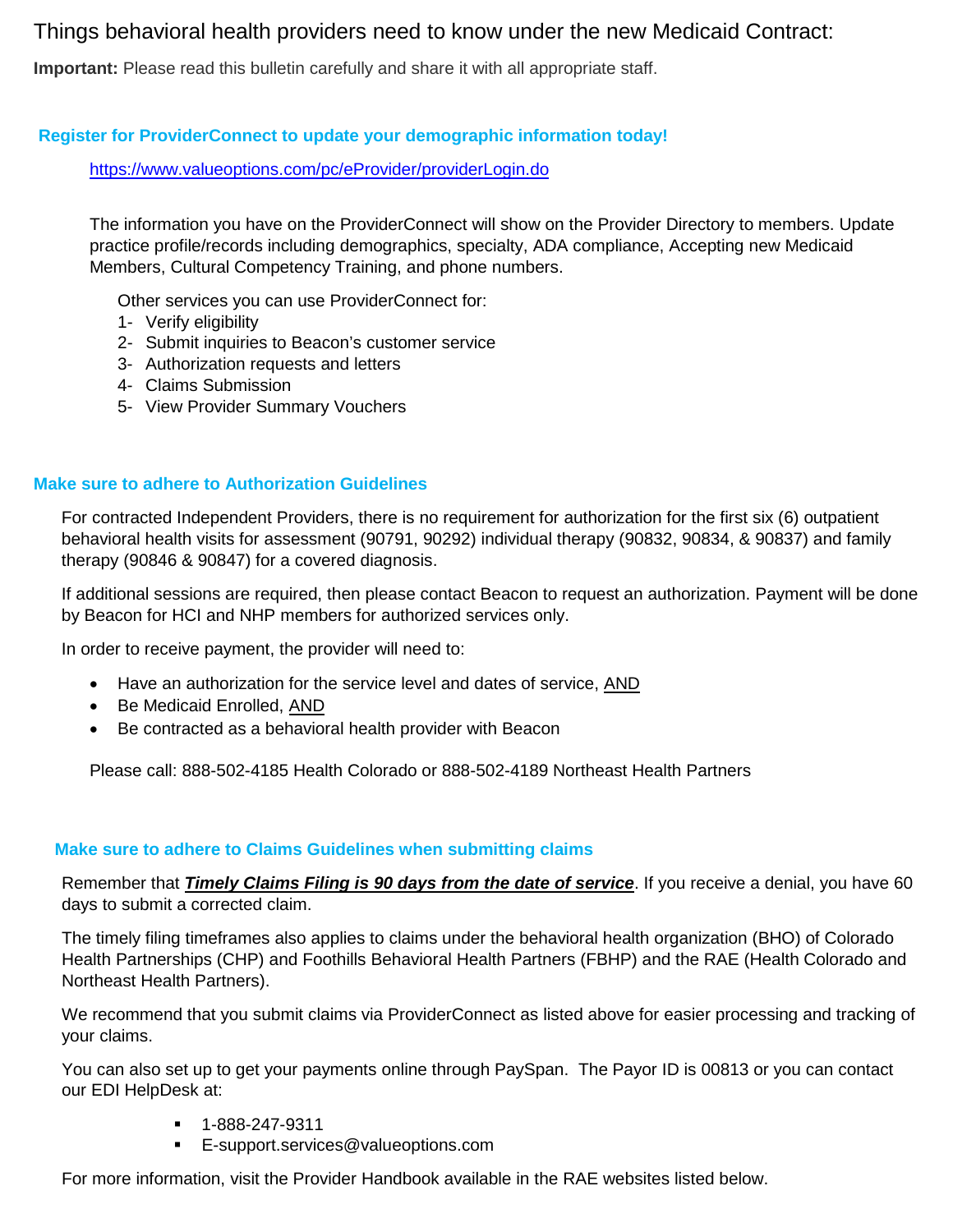### **Remember to complete CCARs for all behavioral health services in accordance with HCPF requirements.**

You can submit your CCARs to Beacon through

<http://www.chneforms.com/ccar/login.cfm>

Are the members that you are trying to do CCARs for assigned to region 2 (Northeast Health Partners) or region 4 (Health Colorado)?

If not, then you will not be able to do any CCAR for these members, not even discharges.

You will see the following message:

# **Submitting data only available for RAE2 or RAE4 Members**

You will need to contact the region the member is assigned to for access to their CCAR system

#### **Check out the Regional Accountable Entities phone numbers and websites!**

#### **RAE Region 4**

#### **Health Colorado: [www.healthcoloradorae.com](http://r20.rs6.net/tn.jsp?f=001ENp81LXBNCkyBW1bZH1P_AfKptTmD61ldX8qwHN46I3fI6N_P7bu9XxquM13hbV5zHC-PXYzzrztTqvL6Z2vRVQqX1Bfnda2kSysuKwPnLtVdzH3jVEw4Fqt1HeFgRYjaRQbG9pcUJuhGZm9rOl3fIUox_OD9kSg&c=ttkXmXQDZn5z703_NCJR8YtRoSNcfCAtPG_H-i9DpU-oAg3S5TUhMw==&ch=2d4r9Ef025FS5KDytAJ6Nnck0bQWy0J8JQAQaIicSjGfxImLNxXJeA==)**

- Customer Service: 888-502-4185
- Care Coordination: 888-502-4186
- Administration: 888-502-4187

#### **RAE Region 2**

#### **Northeast Health Partners: [www.northeasthealthpartners.org](http://r20.rs6.net/tn.jsp?f=001ENp81LXBNCkyBW1bZH1P_AfKptTmD61ldX8qwHN46I3fI6N_P7bu9XxquM13hbV5g6p42gjpxsIZV4SuBqh7FlWlRxeWpvVOjtEzPQ0uaBNEpy30SBAE1fqnuCNOXbBzLbTueFWn1DrFcnROjKC33RcVnKQxg6imLB_sI9ne3m4=&c=ttkXmXQDZn5z703_NCJR8YtRoSNcfCAtPG_H-i9DpU-oAg3S5TUhMw==&ch=2d4r9Ef025FS5KDytAJ6Nnck0bQWy0J8JQAQaIicSjGfxImLNxXJeA==)**

- Customer Service: 888-502-4189
- Care Coordination: 888-502-4190
- Administration: 888-502-4191

If helpful, Beacon's **[Colorado Medicaid page](http://r20.rs6.net/tn.jsp?f=001ENp81LXBNCkyBW1bZH1P_AfKptTmD61ldX8qwHN46I3fI6N_P7bu9XxquM13hbV5VO0qmWgO5f8gKT6c05-WWsGHOP0wGt6PugfzXQxbuyeU1WxCg5ncrwEjallUGSJNJ__zZucTOlmaHGVIFdVc2c3p3cWHX74VeK3pFoSzct9CUhNyCm5wnFOdV1teVmUJnNo-F58DfQOoz4rnU1ddx4kZOtansh2yiiUrQ2WRPLg=&c=ttkXmXQDZn5z703_NCJR8YtRoSNcfCAtPG_H-i9DpU-oAg3S5TUhMw==&ch=2d4r9Ef025FS5KDytAJ6Nnck0bQWy0J8JQAQaIicSjGfxImLNxXJeA==)** is a central location and contains both RAE links

#### **Make sure to know the Transition of Care Policy**

The Colorado Department of Health Care Policy & Financing has created a policy for transition of care to help guarantee that members of Health First Colorado who on July 1, 2018, are changing health plans (e.g. movement from a RCCO or BHO to a RAE or movement from one RAE to another) have a smooth transition and can access the services they need.

It is *essential* that Health First Colorado members do not fall through the cracks and experience disruptions in treatment plans starting July 1, 2018.

#### **Incoming Regional Organization (RAE) will coordinate care with Providers currently serving Members**

It is the Department's policy that all out-going BHO or RCCO perform the following for all members who would suffer serious detriment to their health or be at risk of hospitalization or institutionalization—all members who are pregnant are considered to be at risk of suffering serious detriment to their health in the absence of continued services:

1. Coordinate care and develop a new care plan as appropriate.